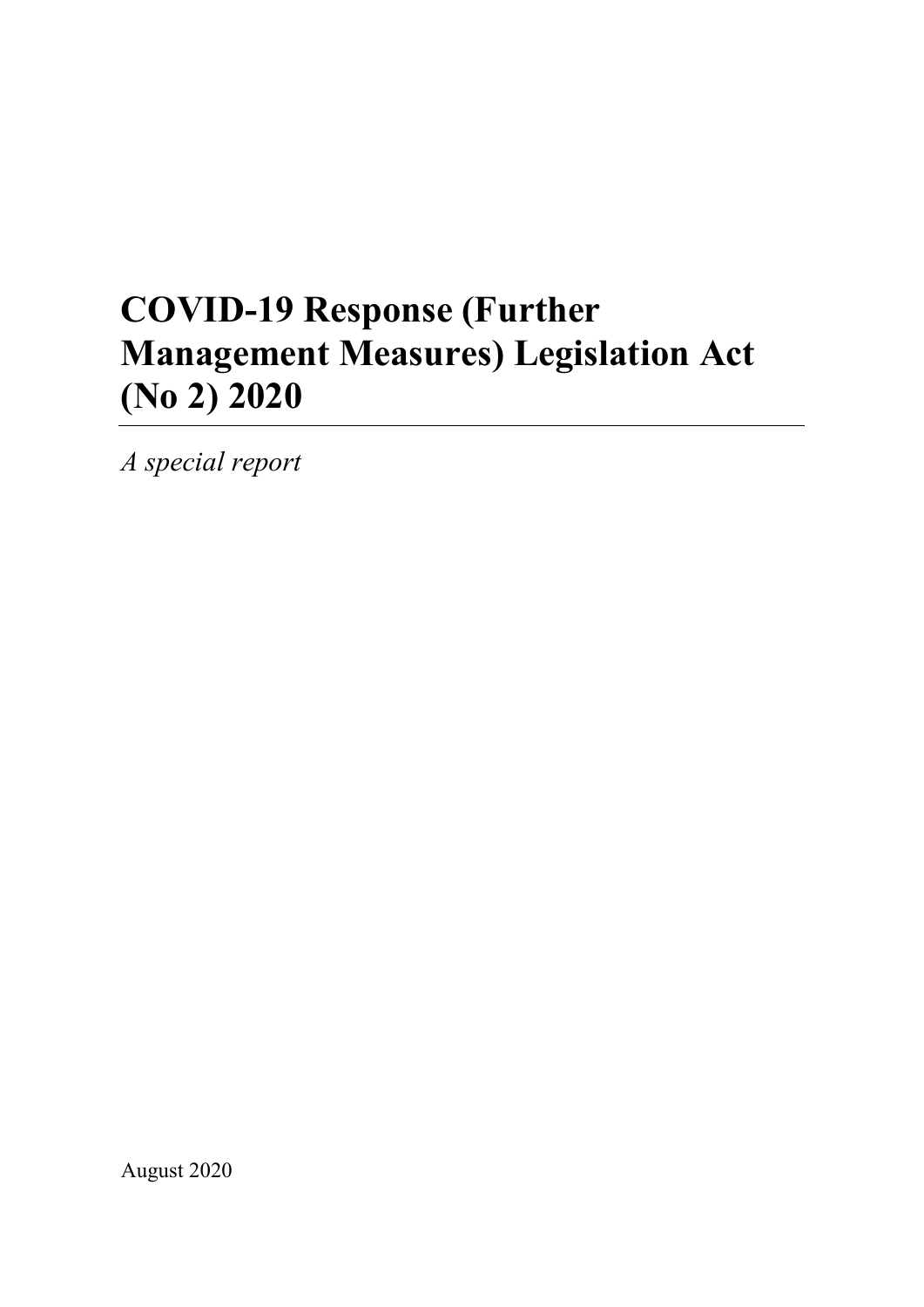First published in August 2020 by Policy and Strategy, Inland Revenue, PO Box 2198, Wellington 6140.

COVID-19 Response (Further Management Measures) Legislation Act (No 2) 2020 – a special report



This work is licensed under the Creative Commons Attribution 4.0 International Licence. In essence, you are free to copy, distribute and adapt the work, as long as you attribute the work to the Crown and abide by the other licence terms.

The Persistent URL for this document is<https://purl.org/nzir-tp/2019-004>

The document is available at <https://taxpolicy.ird.govt.nz/publications/2020-sr-covid-19-no2/overview>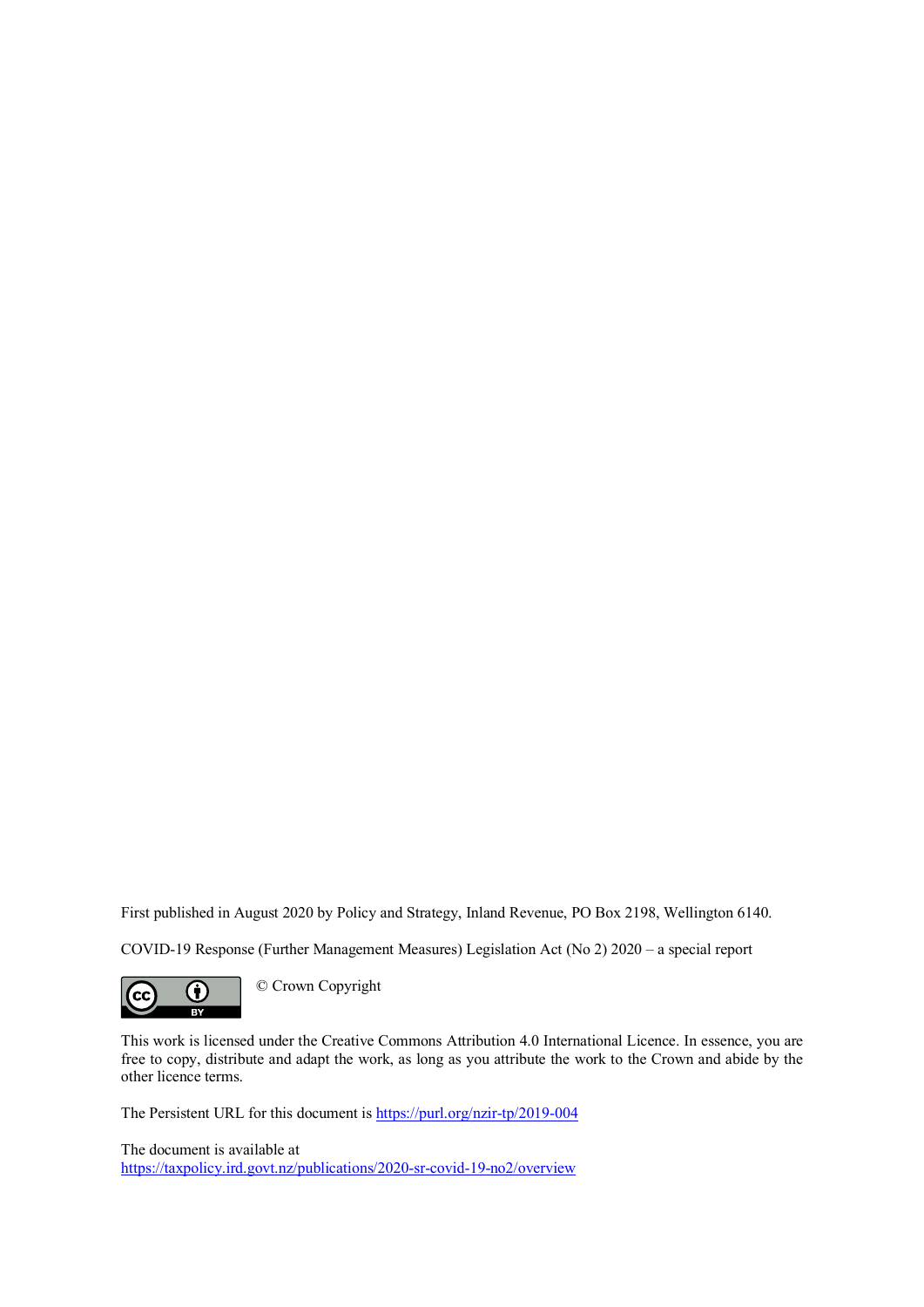# **CONTENTS**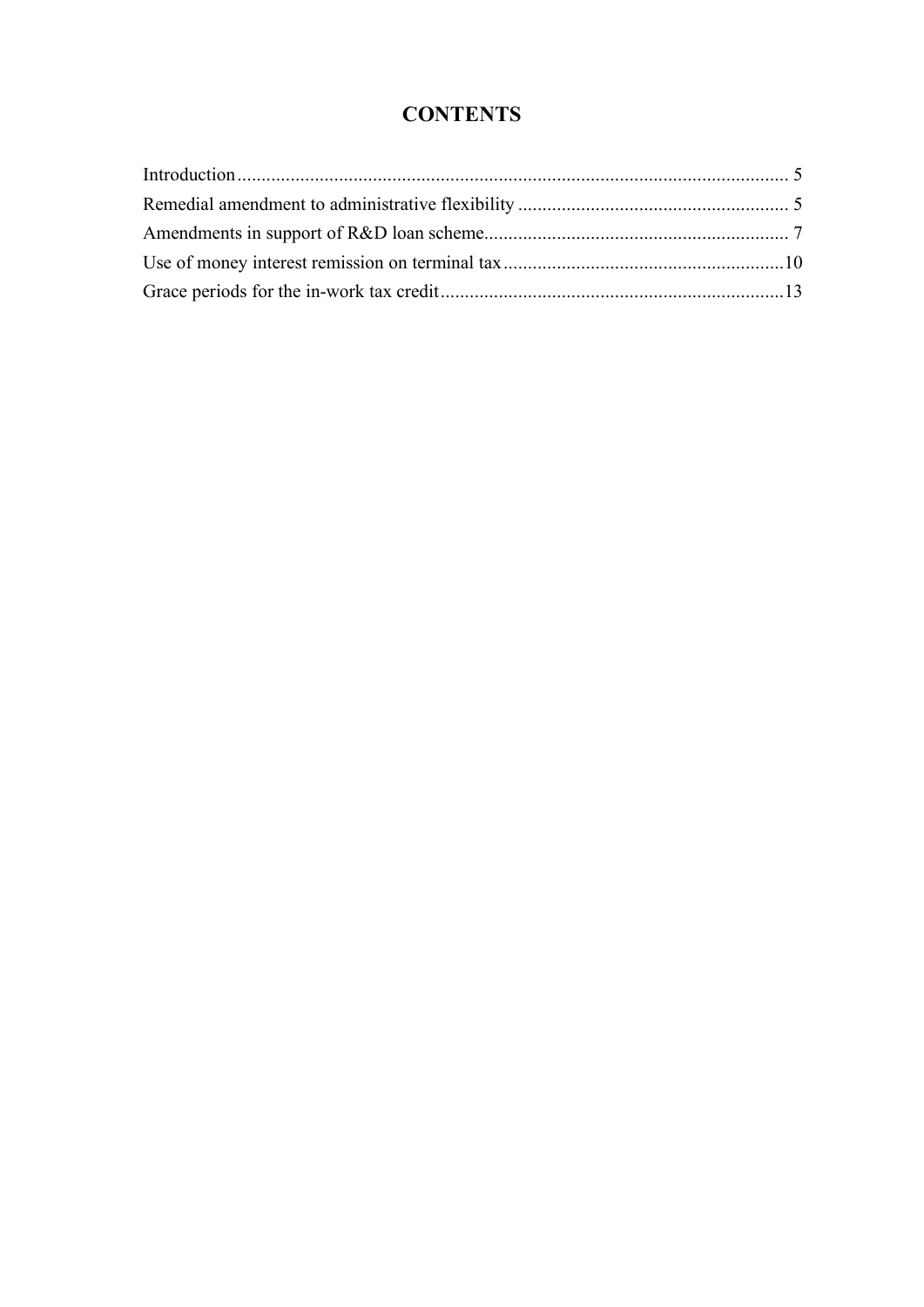# <span id="page-3-0"></span>**Introduction**

- 1. The COVID-19 Response (Further Management Measures) Legislation Act (No 2) 2020 was enacted on 6 August 2020 and contains amendments to a range of crossgovernment COVID-19 response measures. Four taxation matters included in the new Act introduce amendments to:
	- the power of the Commissioner of Inland Revenue to vary due dates and deadlines
	- support the implementation of the research and development loan scheme
	- the ability for the Commissioner of Inland Revenue to remit use-of-money interest for some provisional taxpayers, and
	- the qualification periods for the in-work tax credit
- 2. This special report provides early guidance on these tax amendments. This information will also be published in the September 2020 edition of the Tax Information Bulletin.

# <span id="page-3-1"></span>**Remedial amendment to administrative flexibility**

*(Sections 6H* <sup>−</sup> *6I of the Tax Administration Act 1994)*

- 3. This amendment to the Commissioner of Inland Revenue's existing discretion allows her to shorten a due date or deadline or otherwise modify a time period or timeframe where this is advantageous to taxpayers.
- 4. This amendment is intended to ensure the Commissioner has appropriate administrative flexibility where taxpayers are affected or likely to be affected by COVID-19 in a way which makes compliance with current tax obligations impossible, impractical, or unreasonable.
- 5. Otherwise the power for the Commissioner to make a COVID-19 variation remains unchanged.

- 6. On 30 April 2020, as part of its response to the pandemic, the Government introduced legislation to increase the administrative flexibility for Inland Revenue to quickly modify due dates, timeframes or other procedural requirements for taxpayers impacted by COVID-19.
- 7. This flexibility provides the Commissioner with a more timely mechanism to assist taxpayers who encounter practical difficulties in complying or where compliance with certain requirements under the Inland Revenue Acts is impossible or unreasonable due to circumstances relating to COVID-19. The power came into force on 30 April 2020, with application from 17 March 2020.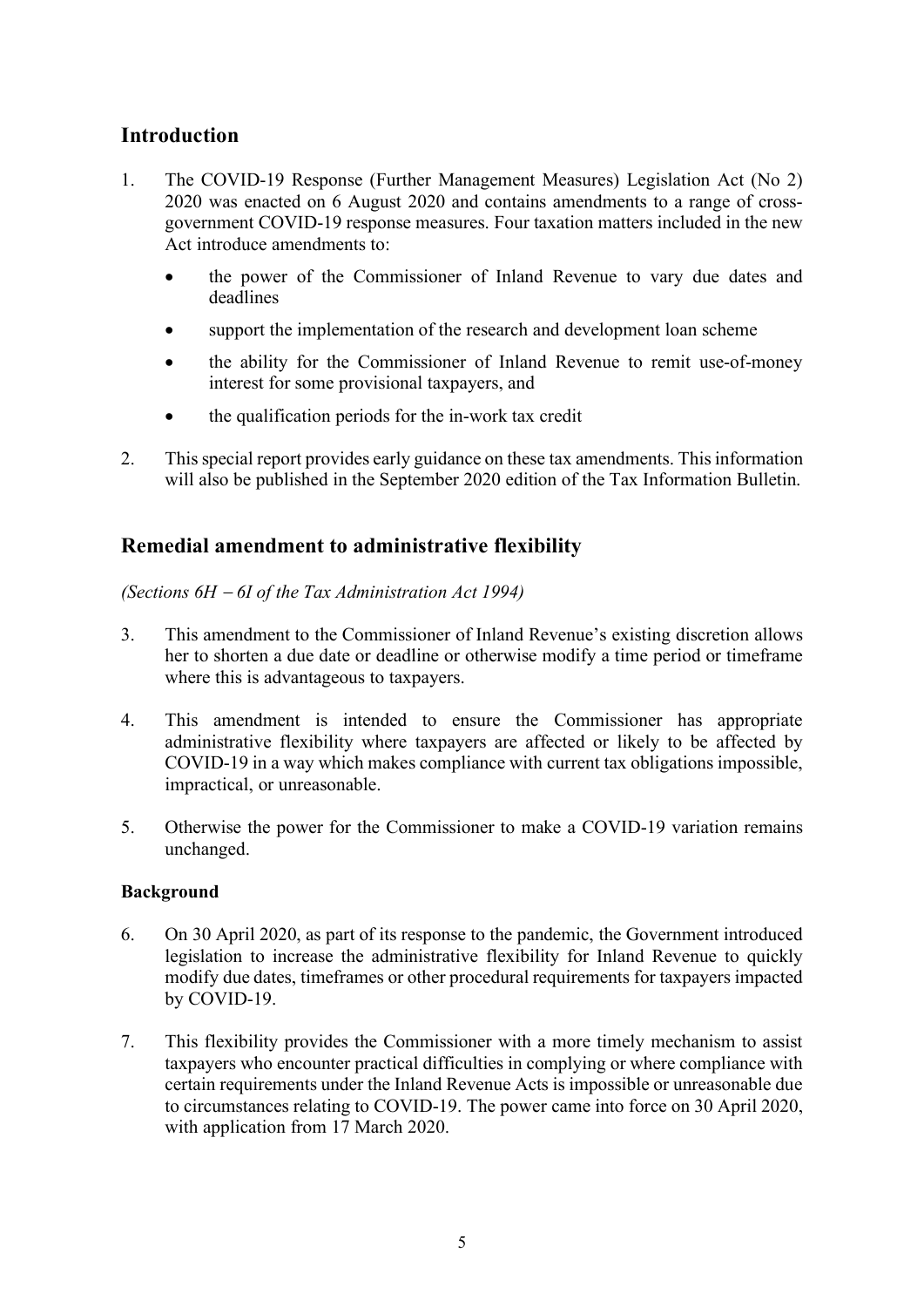8. Where taxpayers comply with a modified timeframe or requirement made under this power, they will be treated as if they complied with the relevant requirement that is set in legislation.

## **Key features**

- 9. The amendment allows the Commissioner to vary a due date, deadline, time period or time frame to shorten or otherwise modify the time-related requirement.
- 10. This provides the Commissioner with the ability to respond to some cases with appropriate flexibility by shortening timeframes, for example, by reducing the time before a taxpayer may choose a new approach, the time for an election to take effect, or before a taxpayer may benefit from a provision.

## **Application date**

11. The amendment applies from the date of application of the original legislation: 17 March 2020 in relation to requirements arising from this date.

## **Detailed analysis**

- 12. Time-related requirements may be shortened or otherwise modified
- 13. Section 6I(1)(a) is amended to allow the Commissioner to use the discretion to shorten, reduce or otherwise modify a time-related requirement specified in 6I(1). These are due dates, deadlines, time periods or timeframes within or in relation to which:
	- a person must comply with a requirement set out in the provision
	- a person must make an election under the provision, and
	- a person's entitlements, rights or obligations are affected.
- 14. A new subsection 6I(1B) is inserted to clarify that for the purpose of the COVID-19 variations, "modify" is defined as including a reduction in a time period or time-frame. This is restricted to where the Commissioner considers such a reduction would be advantageous for persons generally, or for a particular class of persons.
- 15. In addition, the existing legislation provides that the COVID-19 variations are optional for taxpayers to apply; taxpayers may always choose to comply with the requirements as set out in legislation rather than any relevant COVID-19 variation.
- 16. A supporting change is made to section 6H(1) which describes the discretionary power and how it may be used.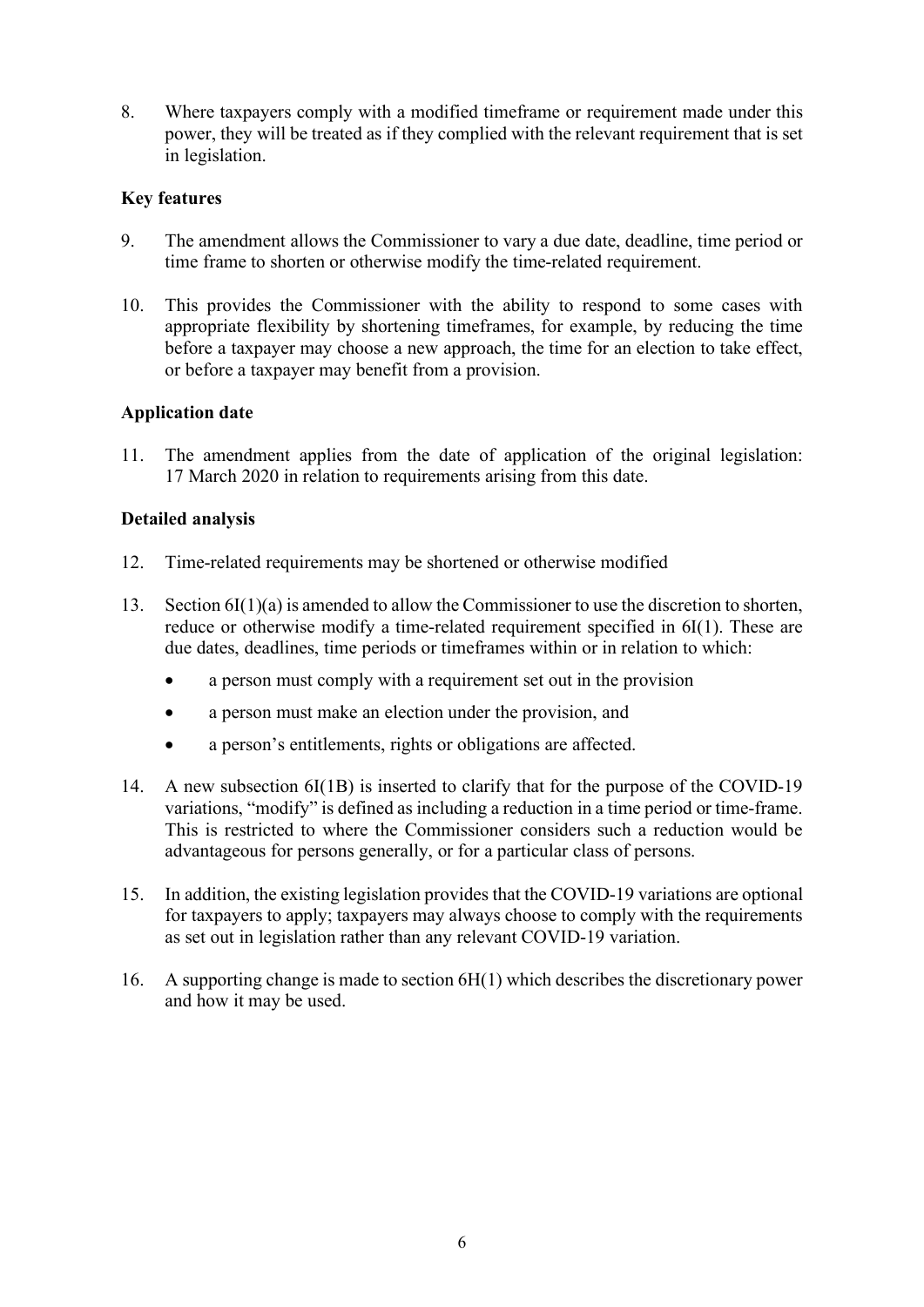#### **Example 1**

Onya Marx is a company that provides specialist timekeeping for sporting events. During the lockdown, live sporting events were cancelled, meaning a downturn in business for Onya Marx.

Onya Marx has elected to file information to Inland Revenue quarterly, but could choose to adopt a half-yearly approach. However, taxpayers are not able to change filing options more than once a year – that is they must wait 12 months from the last election for any subsequent change of filing period to take effect.

The Commissioner considers that the time restrictions on being able to change between filing options may be unreasonable to comply with due to circumstances relating to COVID-19. The Commissioner issues a COVID-19 variation reducing the time period that taxpayers like Onya Marx must wait between changing filing periods to three months.

## <span id="page-5-0"></span>**Amendments in support of R&D loan scheme**

*(Section DF 1(1), YA 1, and schedule 21B part B clause 21 of the Income Tax Act 2007; schedule 7 part C clauses 23B and 38 of the Tax Administration Act 1994)*

- 17. The amendments support the implementation of the R&D loan scheme intended to incentivise businesses to continue research and development programmes at risk in the current economic conditions.
- 18. Amendments to the Income Tax Act 2007 ensure that expenditure funded by the loan scheme is subject to the normal income tax deductibility rules and that the loan does not affect a person's entitlement to R&D tax credits.
- 19. An amendment to the Tax Administration Act 1994 enables information sharing between Inland Revenue, Callaghan Innovation, and the Ministry of Business, Innovation, and Employment (MBIE) to support the R&D loan scheme. It also adds Callaghan Innovation to the list of agencies with which Inland Revenue can share information if necessary for carrying out duties related to COVID-19.

- 20. The Government considers that lifting expenditure on R&D is necessary for the growth of the economy. However, the COVID-induced economic downturn has impacted many businesses in New Zealand, forcing them to cut down on expenditure to keep afloat. R&D programmes are particularly at risk of being cut or put on hold during the crisis. The Government has therefore provided funding through the COVID-19 Response and Recovery Fund for a temporary R&D loan scheme to encourage businesses to continue with their R&D programmes.
- 21. The R&D loan scheme is open to all R&D-performing businesses regardless of size. However, businesses are required to prove that they have suffered a significant loss in revenue or lack access to finance. The R&D loans scheme applies similar eligibility criteria to those used for the COVID-19 wage subsidy scheme. The loan can only be spent on R&D activity, and businesses are required to account for this.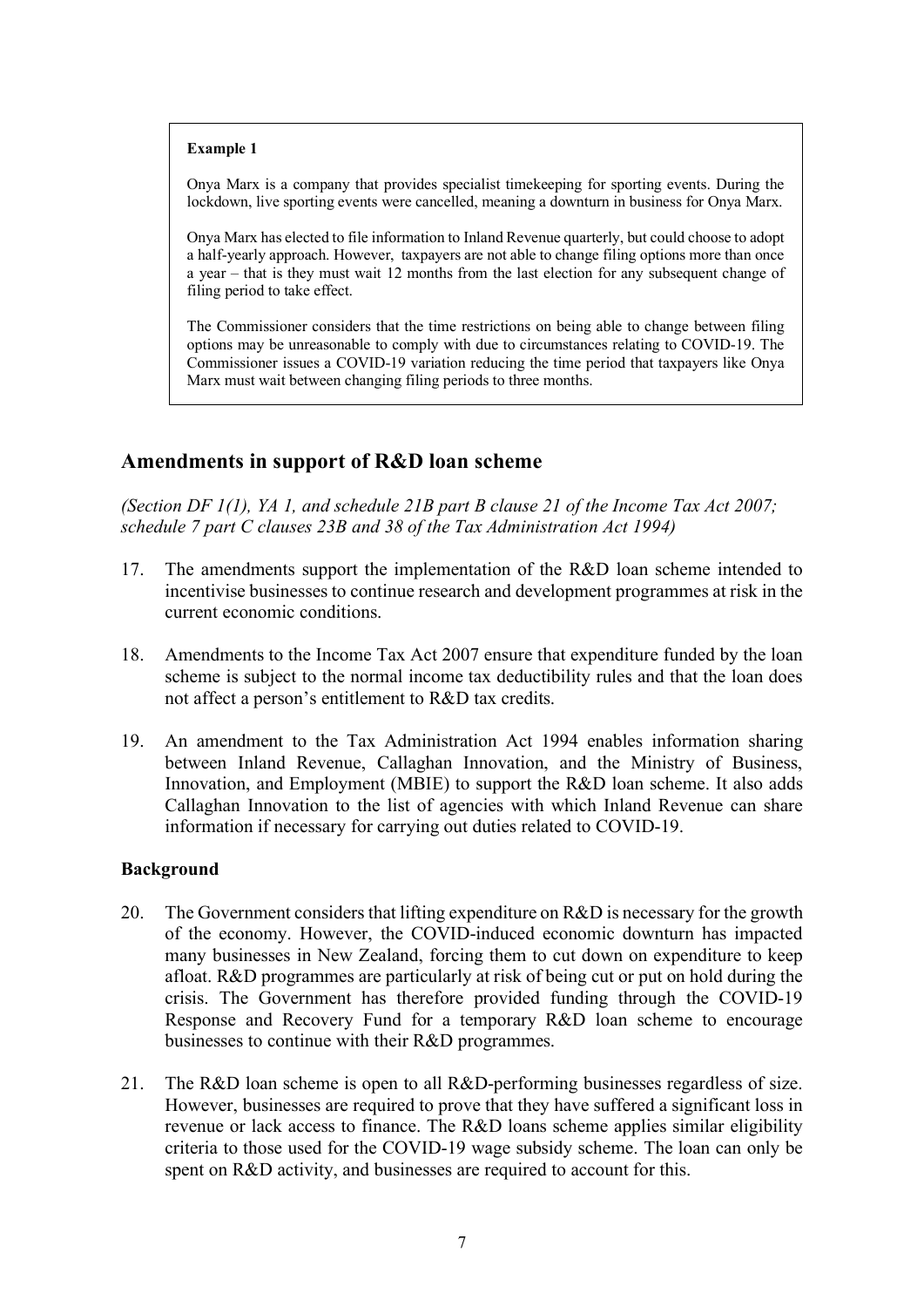- 22. Although there are some key differences, the R&D loan scheme is intended to operate similarly to the Small Business Cashflow Scheme, with a similar tax treatment. It is also intended to be compatible with the R&D tax incentive. The loans will be administered by Callaghan Innovation and will only be available for the 2020−21 fiscal year.
- 23. The amendments described here aim to ensure the efficient functioning and appropriate tax treatment of the loans scheme.

## **Key features**

- 24. The COVID-19 Response (Further Management Measures) Legislation Act (No 2) 2020 contains the following amendments to support the R&D loans scheme.
	- The amendment to section DF  $1(1)$  of the Income Tax Act 2007 exempts expenditure funded through the R&D loan scheme (defined in a further amendment to YA 1) from being subject to the rest of DF 1, which denies a deduction for expenditure or depreciation loss where the expenditure was funded through a government grant to a business. This ensures that expenditure funded through the loan scheme is subject to the normal income tax deductibility rules.
	- The amendment to schedule 21B part B clause 21 of the Income Tax Act 2007 exempts the R&D loan scheme from the exclusion on claiming expenditure for the R&D tax credit where the expenditure relates to a government grant. Without this amendment, expenditure funded through the R&D loan scheme would likely be ineligible for the tax credit, contrary to policy intent.
	- The amendments to schedule 7 of the Tax Administration Act 1994 allow for increased information sharing between Inland Revenue, MBIE, and Callaghan Innovation for the purposes of administering measures related to R&D in general and the R&D loan scheme in particular. They also allow information to be shared with Callaghan Innovation where the information is necessary for Callaghan Innovation to carry out duties related to COVID-19.

#### **Application date**

25. The amendments apply retrospectively from 1 July 2020, which is the date on which the R&D loan scheme became available.

#### **Detailed analysis**

#### *Deductions not disallowed for expenditure funded through R&D loan scheme (section DF 1 of the Income Tax Act 2007)*

26. Section DF 1 of the Income Tax Act 2007 prevents a person from claiming a deduction for expenditure or depreciation loss where the expenditure corresponds to a payment in the nature of a government grant or subsidy to business. DF 1(2) prevents the person from claiming a deduction for expenditure to which the payment corresponds, while DF 1(4) reduces the person's expenditure for the purpose of quantifying depreciation loss to the extent to which the person's expenditure on items of depreciable property corresponds to the payment.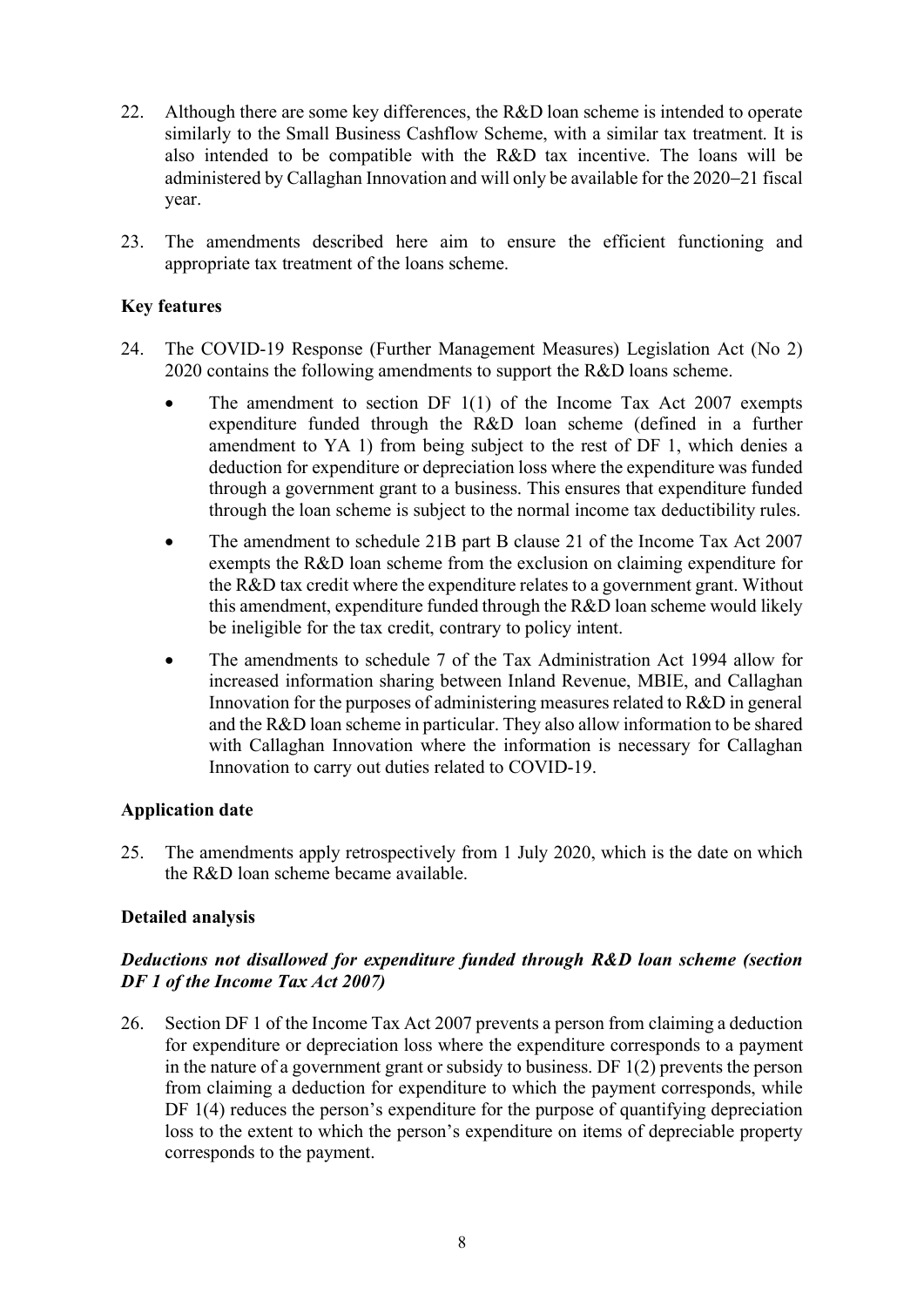- 27. An exception exists where the payment is an amount of a loan made under the small business cashflow scheme (DF  $1(1)(cb)$ ). Expenditure that corresponds to a loan under the small business cashflow scheme is subject to the normal deductibility rules (that is, it is not disallowed under section DF 1).
- 28. The policy intent is that the R&D loans should be subject to the same tax rules as the small business cashflow scheme. An exception to the DF 1 rules for payments made under the R&D loan scheme thus ensures that these payments are subject to the normal deductibility rules.

## *Expenditure funded through R&D loan scheme still eligible for R&D tax credit (schedule 21B part B clause 21 of the Income Tax Act 2007)*

- 29. A person cannot claim R&D tax credits for expenditure or loss to the extent that the expenditure or loss falls into any of the categories described in schedule 21B part B of the Income Tax Act 2007.
- 30. Clause 21 of schedule 21B part B provides that expenditure or loss is not eligible R&D expenditure where the expenditure or loss is a precondition to, subject to the terms of, required by, or otherwise related to a grant made by the Crown or a local authority. The policy intent of the R&D loan scheme, however, is that a person should be able to claim both the loan and the R&D tax incentive for the same expenditure. The amendment to clause 21 therefore creates an exception for expenditure funded through the R&D loan scheme. This allows expenditure funded through the R&D loan scheme to be eligible for the R&D tax credit (provided it meets all the other eligibility criteria).

## *Information sharing amendments (schedule 7 of the Tax Administration Act 1994)*

- 31. Section 18 of the Tax Administration Act 1994 prevents Inland Revenue from disclosing any sensitive revenue information unless the disclosure is a permitted disclosure. Schedule 7 of the Tax Administration Act 1994 provides for situations in which disclosure is permitted to certain persons or agencies.
- 32. Amendments have been made to the provisions in schedule 7. The general effect of the amended provisions is to enable information to be shared with Callaghan Innovation where the information is reasonably necessary to perform duties related to COVID-19, and to explicitly include the R&D loan scheme in the existing information sharing provisions between Inland Revenue, Callaghan Innovation, and MBIE for R&D incentives. These amendments ensure that Inland Revenue can share information to enable Callaghan Innovation to make faster and better-informed decisions about an applicant's eligibility and to increase the efficacy of the scheme.
- 33. All legislative references below are to the Tax Administration Act 1994, schedule 7.

## *Information sharing with agencies for COVID-19 response purposes (clause 23B)*

34. Clause 23B enables the Commissioner to disclose information about a person or entity to a prescribed list of government agencies for performing duties in response to the pandemic and economic crisis. The list of government agencies with which Inland Revenue can share information for these purposes is provided in clause 23B(6).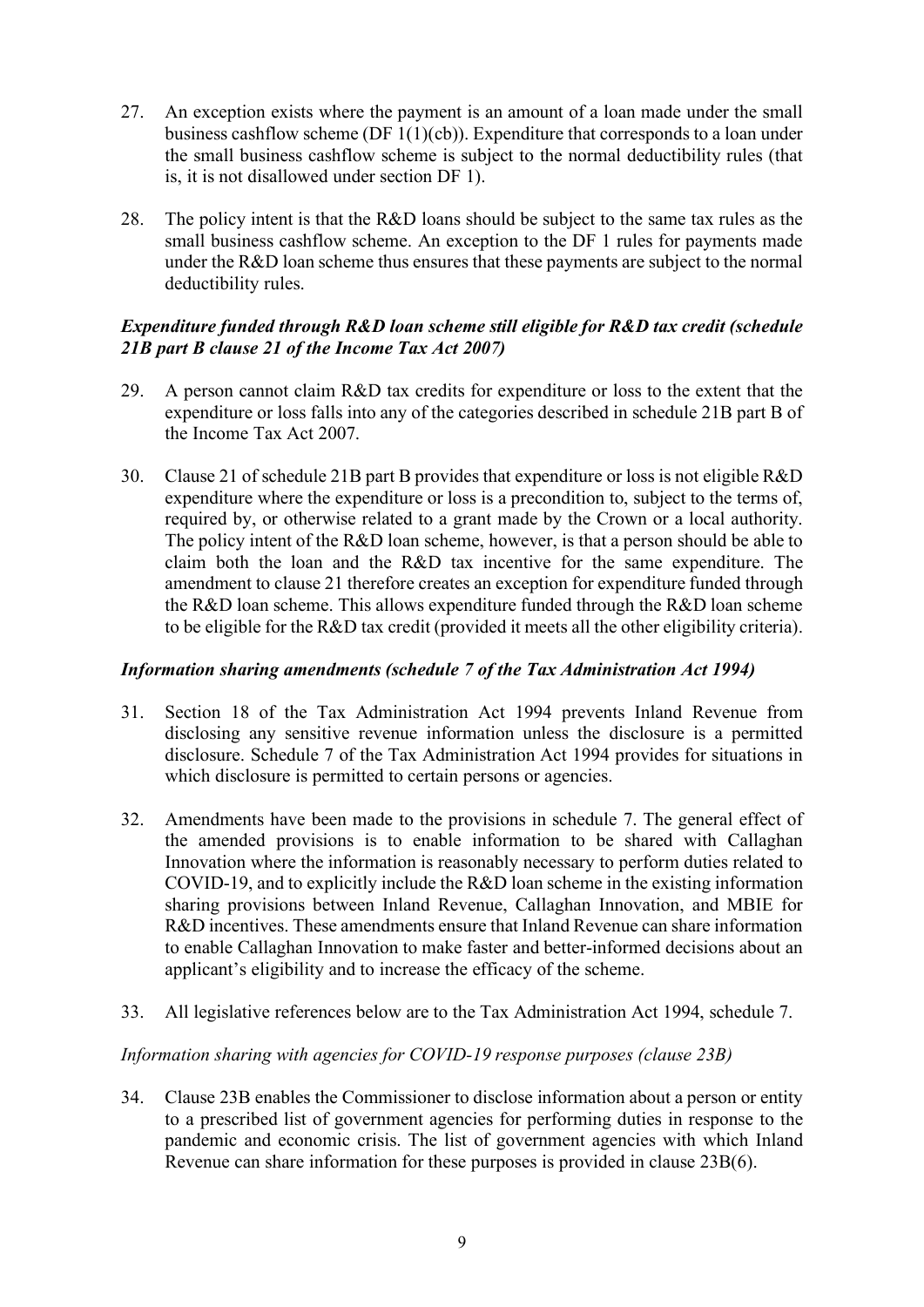35. An amendment adds Callaghan Innovation to the list of agencies in clause 23B(6), enabling Inland Revenue to disclose information to Callaghan Innovation where the information relates to performing duties connected with COVID-19.

#### *Information sharing with agencies for R&D purposes (clause 38)*

- 36. Clause 38 provides the Commissioner with the ability to share information with various government agencies for specified purposes relating to developing and administering R&D incentives (in particular, the R&D tax incentive). Clause 38(2) enables the Commissioner to share information about a person or entity with Callaghan Innovation and MBIE where the information relates to offering R&D advice or government incentives.
- 37. New clause 38(2)(a) allows Inland Revenue to share information relating to several categories of government R&D incentive, including tax incentives, loans, grants, and any related measures. New clause 38(2)(b) specifies that Inland Revenue can share information relating to the grant and administration of loans under the R&D loan scheme.

## <span id="page-8-0"></span>**Use of money interest remission on terminal tax**

*(Section 183ABAC of the Tax Administration Act 1994)*

38. The amendment allows Inland Revenue to remit use of money interest (UOMI) accrued on an amount of terminal tax payable for the 2020−21 tax year where the taxpayer failed to pay the relevant portions of the amount by the provisional tax dates because their ability to reasonably accurately forecast their residual income tax has been significantly adversely affected by COVID-19.

- 39. UOMI is charged immediately when a taxpayer fails to make a payment of tax on time. It is also charged retrospectively when a provisional taxpayer who uses the standard or estimate methods does not pay amounts sufficient to cover their instalment amount or residual income tax, depending on which method they use.
- 40. The purpose of UOMI is to encourage taxpayers to pay their tax on time and compensate the government for the loss of use of money from taxpayers underpaying their tax. It applies to all tax types administered by Inland Revenue. In most cases UOMI is charged immediately when taxpayers make tax payments late.
- 41. Section 183ABAB of the Tax Administration Act 1994 was introduced as part of the Government's response to the COVID-19 situation and gave the Commissioner the power to remit UOMI where the taxpayer's ability to make a payment was significantly adversely affected by COVID-19. This will cover the situation where a taxpayer is charged UOMI immediately on a missed payment but not in the situation where UOMI is charged retrospectively as the UOMI is not charged in respect of a "payment" that could not be made it is charged on the basis of the unpaid tax at those dates.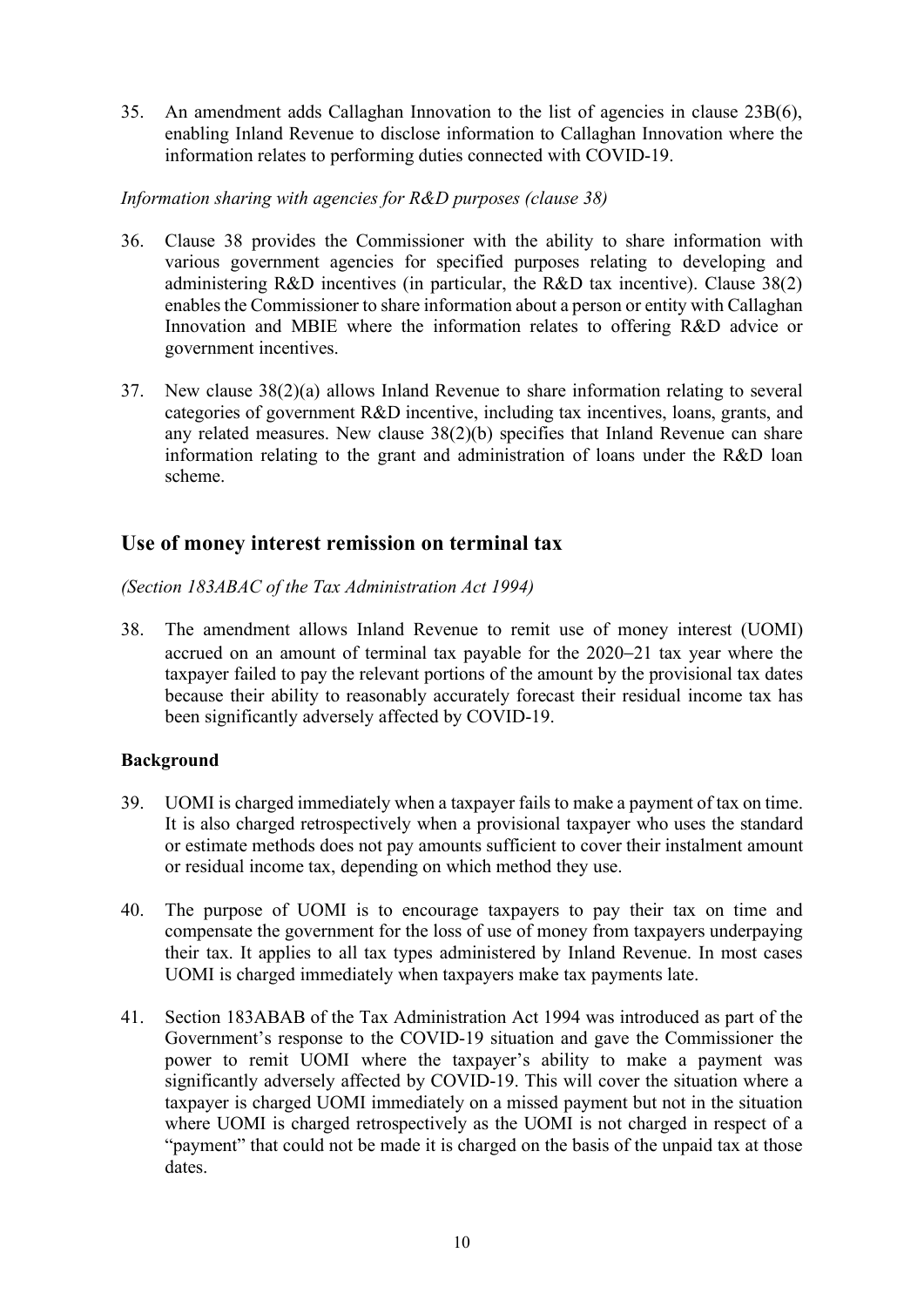- 42. When UOMI is charged immediately the amount of actual tax owing is certain as the taxpayer has usually filed a tax return establishing the liability. With provisional tax the actual liability is not known until a taxpayer files their annual tax return sometime after their year-end so provisional instalments are calculated with reference to prior years or the taxpayer's estimate of their tax liability for the year.
- 43. Once a taxpayer files their tax return UOMI is charged retrospectively to compensate the government where a taxpayer underpays tax compared to their actual liability for the year or their instalment amounts depending on whether they use the standard or estimation methods.
- 44. A number of taxpayers have noted that because of the COVID-19 situation it is difficult for them to forecast their tax liability for the year. They know that the standard uplift multipliers of 105% of the prior year or 110% of the year before the prior year will likely be in excess of their liability for the 2020−21 year but there is uncertainty about what their tax liability may be for the year which could expose taxpayers, particularly small taxpayers, to UOMI.

## **Key features**

#### *Interest remission*

- 45. New section 183ABAC allows the Commissioner of Inland Revenue to remit UOMI charged to taxpayers on an amount of terminal tax for the 2020−21 tax year if they:
	- are a provisional taxpayer in the 2020−21 tax year;
	- estimate their provisional tax;
	- use the standard method and don't pay the amount of the standard instalment on the final instalment;
	- would be a safe harbour taxpayer but they did not pay their instalments in full;
	- have residual income tax of \$1 million or less, and
	- the ability to make a reasonably accurate forecast of taxable income for the year has been significantly adversely affected by COVID-19 and that resulted in interest being charged.
- 46. For interest to be remitted the taxpayer must ask for it to be remitted and the Commissioner must be satisfied that the taxpayer has asked for the relief as soon as practicable and made the payment of tax.
- 47. This amendment is aimed at remitting UOMI for smaller business who have difficulty in accurately forecasting their residual income tax for the year and incur UOMI when their actual tax liability is higher than the amount they have estimated or paid.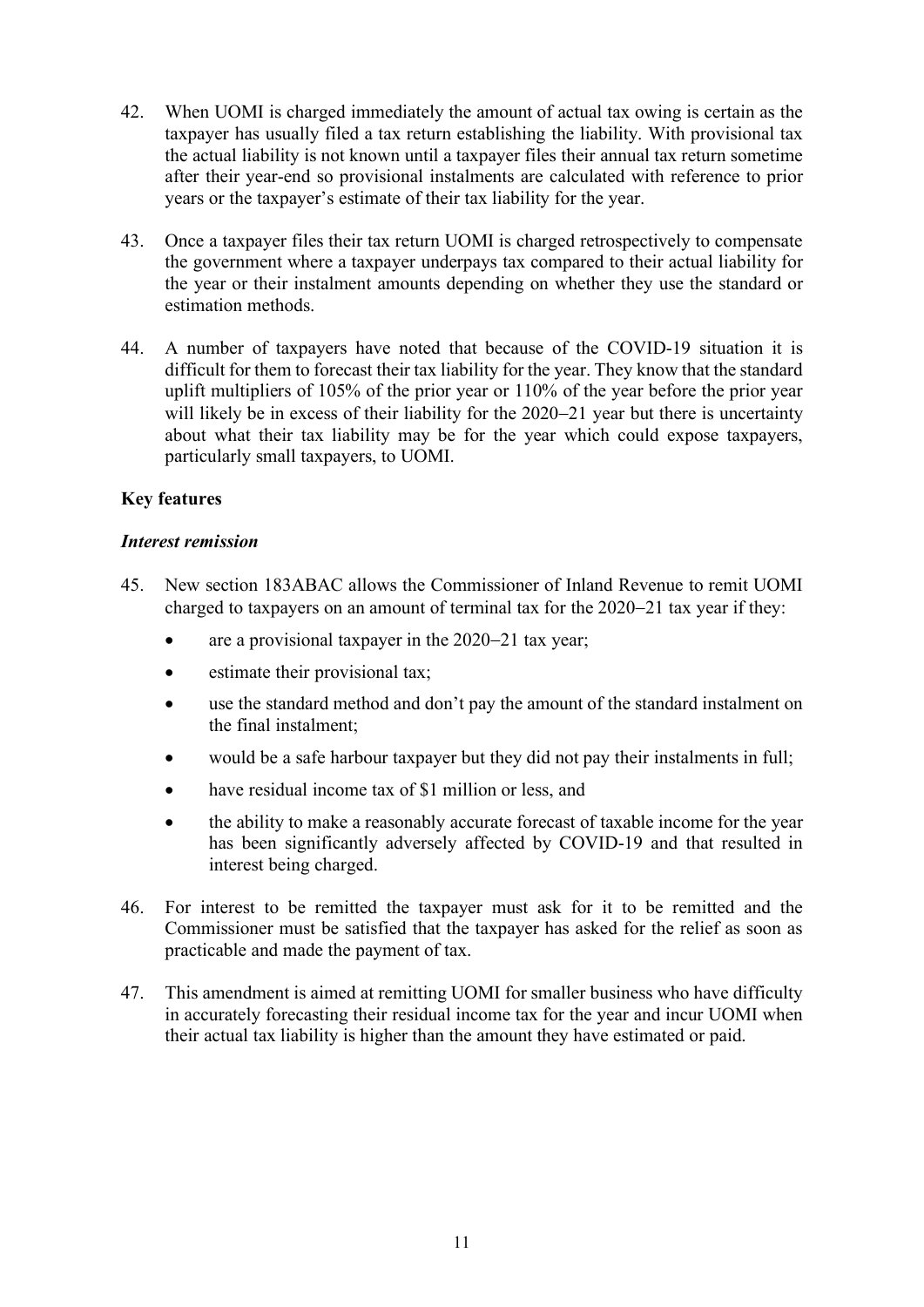#### **Example 2**

Discovery Traders Limited is an export company based in Twizel that sells high quality Manuka honey to China. Due to the closing of the borders under COVID-19 it is very uncertain when the shipping lanes to China will be fully opened to international trade and how the situation will impact sales by Discovery. Based on the information that Discovery has at the time it is due to make its first instalment of provisional tax for the 2020−21 tax year it estimates its tax liability for the year to be \$80,000 and makes its first provisional tax payment accordingly.

However, the trading lanes fully open a lot sooner than Discovery believed. They subsequently change their estimate and make increased payments at the second and third provisional tax instalment dates.

Despite this, they incur UOMI on the underpaid first instalment. They seek remission of that UOMI on the basis that at the time they had no idea that the trading lanes would open so quickly. Discovery's residual income tax is less than \$1 million and because of the uncertainty created by the COVID-19 situation their ability to accurately forecast their income has been impaired. However, as soon as Discovery realised this, they amended their estimate accordingly. Discovery would be entitled to remission under new section 183ABAC.

48. The Commissioner is unlikely to remit UOMI where a taxpayer makes no effort to forecast their residual income tax for the year or where the taxpayer has resources available to accurately forecast their tax liability for the year.

#### **Example 3**

Excelsior Exteriors Limited is a building company based in Tauranga. They have been affected by COVID-19 in two ways, firstly, there was the initial lockdown which meant that work on their current projects ceased until the alert level reduced to level 2 but then, secondly, since the reduction in alert level they have been inundated with new projects as people who cannot travel overseas decide to undertake renovations to their houses. This has seen their revenue increase over prior years.

James, the owner of Excelsior, notes that the Commissioner can now remit interest on underpayments of provisional tax so decides to make no payments of provisional tax for the year on the basis that Excelsior will get this remitted when they file their tax return notwithstanding the increase in business during the year.

In this case the Commissioner would not consider a remission of interest as Excelsior's ability to forecast their income at each instalment has not been affected by COVID-19. It was clear that Excelsior was going to have a tax liability greater than zero, yet no effort was made to make tax payments to reflect that.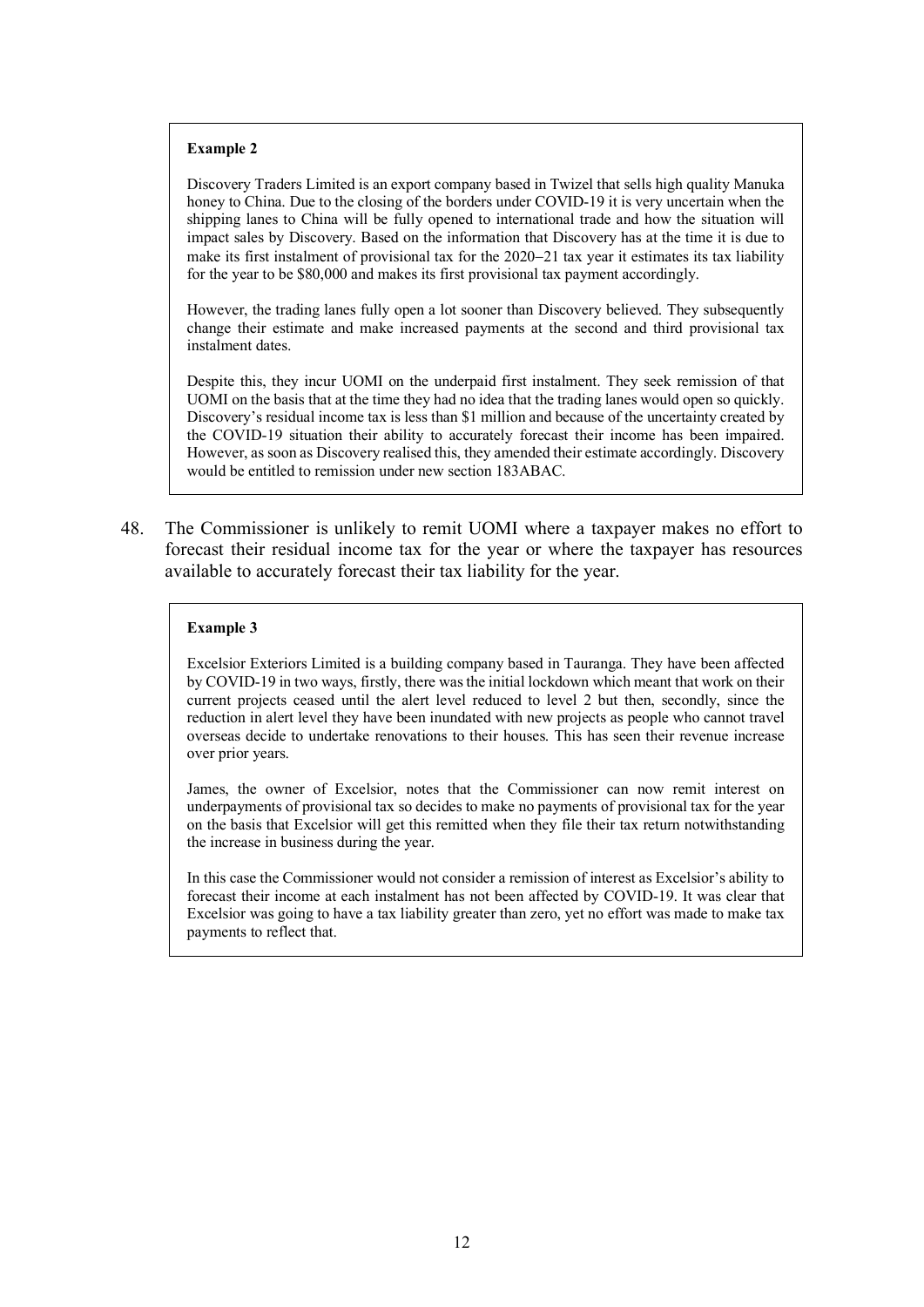#### **Example 4**

Enterprise Bank Limited is a registered bank in New Zealand and has an annual turnover of \$700 million. Its operations have been largely unaffected by COVID-19 and in some cases its profits have increased due to more lending being made to smaller businesses due to COVID-19.

Enterprise has a subsidiary V'ger Limited which sells pet insurance to Enterprise customers. V'ger outsources its accounting functions including forecasting to Enterprise. V'ger has been affected by COVID-19 as fewer people are getting pets than in a normal year.

V'ger estimates its provisional tax payable for the year, however, it incurs interest for underpaying its provisional tax compared with its actual tax liability for the year. V'ger underpaid as it made an error in their original estimate.

Although V'ger has residual income tax of less than \$1 million it has the ability to accurately forecast and adjust their provisional tax payments for the year and that ability has not been adversely affected by COVID-19. The Commissioner will not consider remitting interest for V'ger.

#### **Application dates**

49. This provision has effect from the date of Royal Assent however it will apply for UOMI accrued for the 2020−21 tax year.

## <span id="page-11-0"></span>**Grace periods for the in-work tax credit**

*(Sections MD 9 and MD 10 of the Income Tax Act 2007)*

50. Amendments to the Income Tax Act 2007 will allow families to continue to receive the in-work tax credit (IWTC) for a period of up to two weeks as earners transition between jobs, are unpaid for a period or leave their employment.

- 51. Section MD 4(1) of the Income Tax Act 2007 sets out that a person is entitled to an IWTC for a child if the person meets the five requirements set out in sections MD 5 to MD 9. The fifth of these requirements (commonly referred to as the "in employment" test) requires IWTC recipients to derive income in each week they are eligible for the tax credit.
- 52. A longstanding issue with this requirement is that working families lose their entitlement to the IWTC over small unpaid periods even though the earner returns to paid work. Examples include teacher aides and other support staff in schools or universities employed only during the school term, workers on fixed-term contracts, and workers transitioning between jobs or taking unpaid leave.
- 53. As job losses increase due to the economic downturn, the amendments will ensure that families continue to receive the IWTC for two weeks as they transition between jobs, are unpaid for a period, or leave their employment. The change is intended to boost the incomes of low and middle-income working families while supporting them to stay off a main benefit as they transition between jobs or have small gaps in employment.